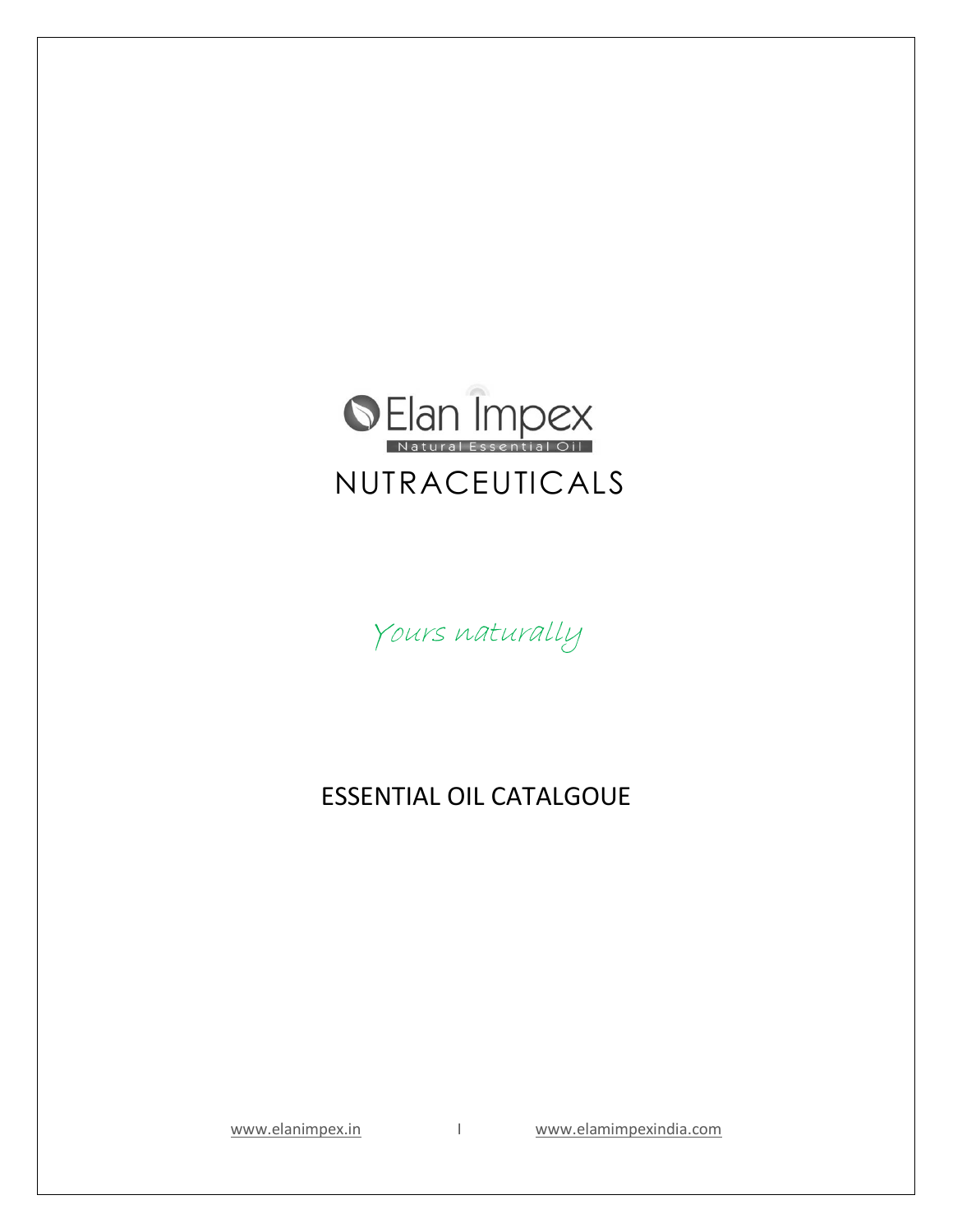## ESSENTIAL OILS

| Natural Essential Oils - A                                                                                                                                                                                                                                                                                                                                                                                                                                                       |                                                                                                                                                                                                                                                                                                                                                                                                                                                                     |                                                                                                                                                                                                                                                                                                                                                                                                                                                                                                                                                                   |  |  |
|----------------------------------------------------------------------------------------------------------------------------------------------------------------------------------------------------------------------------------------------------------------------------------------------------------------------------------------------------------------------------------------------------------------------------------------------------------------------------------|---------------------------------------------------------------------------------------------------------------------------------------------------------------------------------------------------------------------------------------------------------------------------------------------------------------------------------------------------------------------------------------------------------------------------------------------------------------------|-------------------------------------------------------------------------------------------------------------------------------------------------------------------------------------------------------------------------------------------------------------------------------------------------------------------------------------------------------------------------------------------------------------------------------------------------------------------------------------------------------------------------------------------------------------------|--|--|
| <b>Product Code</b>                                                                                                                                                                                                                                                                                                                                                                                                                                                              | <b>English Name</b>                                                                                                                                                                                                                                                                                                                                                                                                                                                 | <b>Botanical Name</b>                                                                                                                                                                                                                                                                                                                                                                                                                                                                                                                                             |  |  |
| <b>ELAN-001</b><br><b>ELAN-002</b><br><b>ELAN-003</b><br>ELAN-004<br><b>ELAN-005</b><br><b>ELAN-006</b><br><b>ELAN-007</b><br><b>ELAN-008</b>                                                                                                                                                                                                                                                                                                                                    | Agarwood Oil<br>Ajowan Essential Oil<br>Amber Oil<br>Amyris Oil<br>Angelica Root Oil<br>Anise Oil<br>Aniseed Oil<br>Atlas Cedar                                                                                                                                                                                                                                                                                                                                     | Aquilaria Agallocha<br>Trachyspermum copticum<br>Pinus succinefera fossil<br>Amyris balsamifera<br>Angelica archangelica Linne<br>Illicium verum<br>Pimpinella anisum<br>Cedrus atlantica                                                                                                                                                                                                                                                                                                                                                                         |  |  |
| <b>Natural Essential Oils - B</b>                                                                                                                                                                                                                                                                                                                                                                                                                                                |                                                                                                                                                                                                                                                                                                                                                                                                                                                                     |                                                                                                                                                                                                                                                                                                                                                                                                                                                                                                                                                                   |  |  |
| <b>Product Code</b>                                                                                                                                                                                                                                                                                                                                                                                                                                                              | <b>English Name</b>                                                                                                                                                                                                                                                                                                                                                                                                                                                 | <b>Botanical Name</b>                                                                                                                                                                                                                                                                                                                                                                                                                                                                                                                                             |  |  |
| <b>ELAN-009</b><br><b>ELAN-010</b><br><b>ELAN-011</b><br><b>ELAN-012</b><br>ELAN-013<br><b>ELAN-014</b><br>ELAN-015<br><b>ELAN-016</b><br><b>ELAN-017</b><br><b>ELAN-018</b><br><b>ELAN-019</b>                                                                                                                                                                                                                                                                                  | <b>Balsam Oil</b><br><b>Basil Oil</b><br>Bay Leaf Oil<br>Benzoin Pure Oil<br>Bergamot Mint Oil<br>Bergamot Oil<br><b>Betel Leaf Oil</b><br><b>Bitter Almond Oil</b><br><b>Bitter Orange Oil</b><br><b>Black Cumin Seed Oil</b><br><b>Black Pepper Oil</b>                                                                                                                                                                                                           | Myroxylon pereira<br>Ocimum basilicum<br>Pimento Racemosa<br>Stryax benzoin<br>Mentha citrata<br>Citrus Bergamia<br>Piper betle<br>Prunus amygdalus<br>Citrus aurantium<br>Carum carvi<br>Piper nigrum                                                                                                                                                                                                                                                                                                                                                            |  |  |
| Natural Essential Oils - C                                                                                                                                                                                                                                                                                                                                                                                                                                                       |                                                                                                                                                                                                                                                                                                                                                                                                                                                                     |                                                                                                                                                                                                                                                                                                                                                                                                                                                                                                                                                                   |  |  |
| <b>Product Code</b>                                                                                                                                                                                                                                                                                                                                                                                                                                                              | <b>English Name</b>                                                                                                                                                                                                                                                                                                                                                                                                                                                 | <b>Botanical Name</b>                                                                                                                                                                                                                                                                                                                                                                                                                                                                                                                                             |  |  |
| <b>ELAN-020</b><br><b>ELAN-021</b><br><b>ELAN-022</b><br><b>ELAN-023</b><br><b>ELAN-024</b><br><b>ELAN-025</b><br><b>ELAN-026</b><br><b>ELAN-027</b><br><b>ELAN-028</b><br><b>ELAN-029</b><br><b>ELAN-030</b><br><b>ELAN-031</b><br><b>ELAN-032</b><br><b>ELAN-033</b><br><b>ELAN-034</b><br><b>ELAN-035</b><br><b>ELAN-036</b><br><b>ELAN-037</b><br><b>ELAN-038</b><br><b>ELAN-039</b><br><b>ELAN-040</b><br><b>ELAN-041</b><br><b>ELAN-042</b><br><b>ELAN-043</b><br>ELAN-044 | Cajuput Oil<br>Calamus Oil<br>Camphor Oil<br>Caraway Oil<br>Cardamom Oil<br>Cardamom seed Oil<br>Carrot Seed Oil<br>Cassia Oil<br>Cedarwood Himalayan Oil<br>Celery Seed Oil<br>Chamomile (Blue) Oil<br>Chamomile (Roman) Oil<br>Champaca Oil<br>Cinnamon Bark Oil<br>Cinnamon Leaf Oil<br>Cinnamon Oil<br>Citriodora Oil<br>Citronella Oil Java<br>Citrus Oil<br>Clary Sage Oil<br>Clove Bud Oil<br>Clove Oil<br>Coffee Oil<br>Coriander Oil<br>Cranberry Seed Oil | Melaleuca cajeputi<br>Acorus calamus<br>Cinnamonum Camphora<br>Carum carvi<br>Elettaria Cardamomum<br>Elettaria cardamomum<br>Daucus carota<br>Cinnamomum cassia<br>Cedrus deodora<br>Apium graveolens<br>Matricaria recutica<br>Chamaemelum nobile<br>Michelia champaca<br>Cinnamomum zeylanicum<br>Cinnamomum verum<br>Cinnamomun cassia blume<br>Eucalyptus Citriodora Oil<br>Cymbopogon winterianus Jowitt<br>Citrus limonum<br>Salvia sclarea<br>Syzgium aromaticum<br>Eugenia caryophyllata<br>Coffea arabica<br>Corriandrum sativum<br><b>Cold Pressed</b> |  |  |
| <b>ELAN-045</b><br><b>ELAN-046</b>                                                                                                                                                                                                                                                                                                                                                                                                                                               | Costus Root Oil<br>Cubeb Oil                                                                                                                                                                                                                                                                                                                                                                                                                                        | Sassuriea costus<br>Piper cubeba                                                                                                                                                                                                                                                                                                                                                                                                                                                                                                                                  |  |  |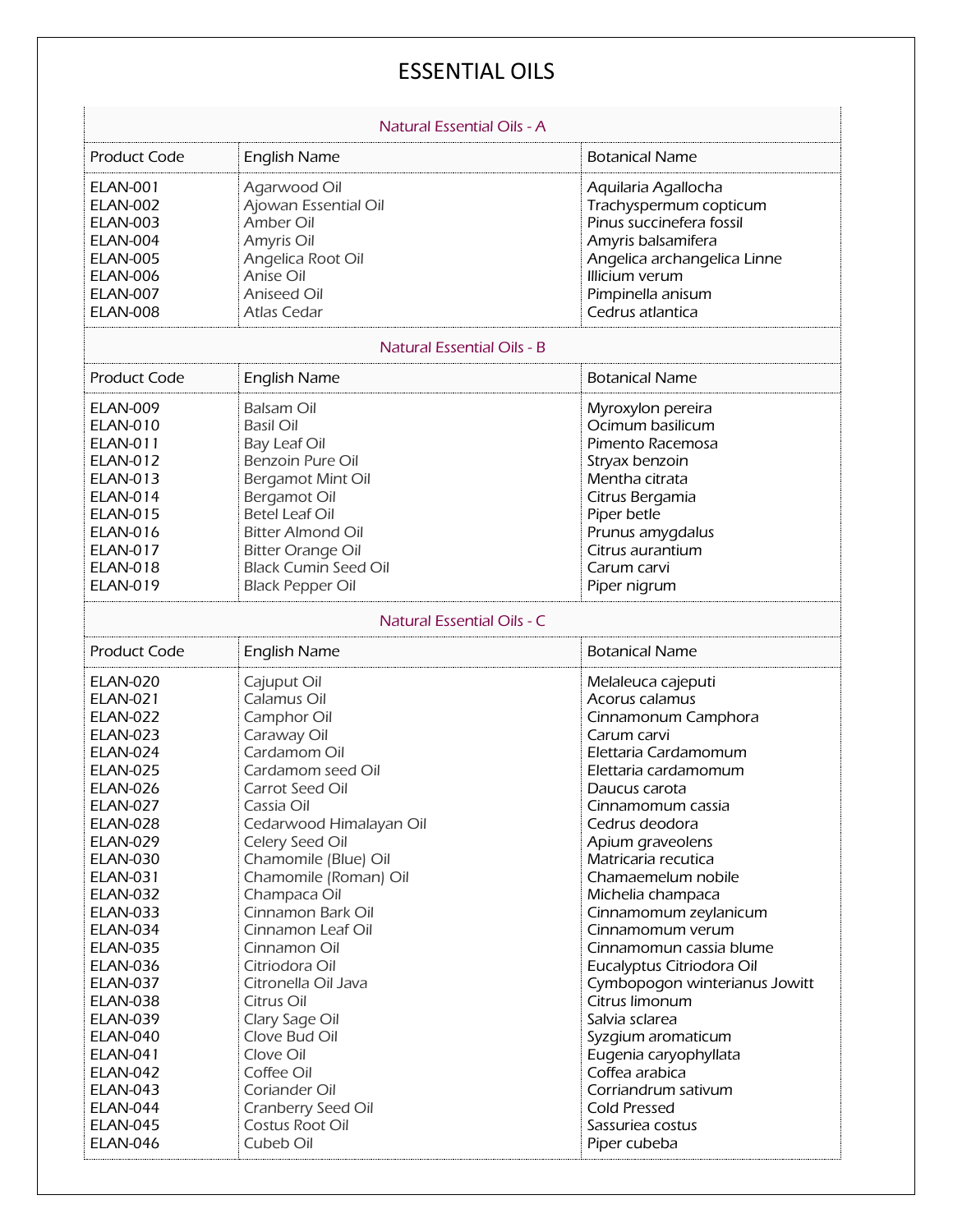| <b>ELAN-047</b><br><b>ELAN-048</b><br><b>ELAN-049</b><br><b>ELAN-050</b>                                                                                                             | Cumin Seed Essential Oil<br>Curry Leaf Oil<br>Cypress Oil<br>Cypriol Oil                                                                                                         | Cuminum Cyminum<br>Murraya koenigi<br>Cupressus sempervirens<br>Cyperus scariosus                                                                                                                                                                                                 |  |  |
|--------------------------------------------------------------------------------------------------------------------------------------------------------------------------------------|----------------------------------------------------------------------------------------------------------------------------------------------------------------------------------|-----------------------------------------------------------------------------------------------------------------------------------------------------------------------------------------------------------------------------------------------------------------------------------|--|--|
| Natural Essential Oils - D                                                                                                                                                           |                                                                                                                                                                                  |                                                                                                                                                                                                                                                                                   |  |  |
| <b>Product Code</b>                                                                                                                                                                  | <b>English Name</b>                                                                                                                                                              | <b>Botanical Name</b>                                                                                                                                                                                                                                                             |  |  |
| <b>ELAN-051</b><br><b>ELAN-052</b>                                                                                                                                                   | Davana Oil<br>Dill Seed Oil                                                                                                                                                      | Artemisia Pallens<br>Anethum Graveolens                                                                                                                                                                                                                                           |  |  |
|                                                                                                                                                                                      | <b>Natural Essential Oils - E</b>                                                                                                                                                |                                                                                                                                                                                                                                                                                   |  |  |
| <b>Product Code</b>                                                                                                                                                                  | <b>English Name</b>                                                                                                                                                              | <b>Botanical Name</b>                                                                                                                                                                                                                                                             |  |  |
| <b>ELAN-053</b><br><b>ELAN-054</b>                                                                                                                                                   | Elemi Pure Essential Oil<br>Eucalyptus Globulus Oil                                                                                                                              | Canarium Luzonicum<br><b>Eucalyptus Globulus</b>                                                                                                                                                                                                                                  |  |  |
|                                                                                                                                                                                      | <b>Natural Essential Oils - F</b>                                                                                                                                                |                                                                                                                                                                                                                                                                                   |  |  |
| <b>Product Code</b>                                                                                                                                                                  | <b>English Name</b>                                                                                                                                                              | <b>Botanical Name</b>                                                                                                                                                                                                                                                             |  |  |
| <b>ELAN-055</b><br><b>ELAN-056</b><br><b>ELAN-057</b><br><b>ELAN-058</b>                                                                                                             | Fennel Sweet Oil<br>Fenugreek Oil<br>Frangipani Oil<br>Frankincense Oil                                                                                                          | Foeniculum Vulgare Dulce<br>Trigonella Foenum<br>Plumeria Alba<br>Boswellia Serreta                                                                                                                                                                                               |  |  |
| <b>Natural Essential Oils - G</b>                                                                                                                                                    |                                                                                                                                                                                  |                                                                                                                                                                                                                                                                                   |  |  |
| <b>Product Code</b>                                                                                                                                                                  | <b>English Name</b>                                                                                                                                                              | <b>Botanical Name</b>                                                                                                                                                                                                                                                             |  |  |
| <b>ELAN-059</b><br><b>ELAN-060</b><br><b>ELAN-061</b><br><b>ELAN-062</b><br><b>ELAN-063</b><br><b>ELAN-064</b><br><b>ELAN-065</b><br><b>ELAN-066</b><br>FI AN-067<br><b>ELAN-068</b> | <b>Galangal Oil</b><br>Galbanum Oil<br>Garlic Oil<br>Geranium Oil<br>Ginger Oil<br>Gingergrass Oil<br>Grape Fruit Oil<br>Green Myrtle Oil<br>Guaiacwood Oil<br>Gurjun Balsam Oil | Alpina Officinalis/Galangal<br>Ferula Galbaniflua<br>Allium Sativum<br>Pelargoneum Graveolens<br>Zingiber Officinalis<br>Cympopogan Martini Var Sofia<br>Citrus Paradisi<br><b>Myrtus Communis</b><br>Bulnesia Sarmientoi Lorentz Ex<br>Griseb<br>Dipterocarpus Turbinatus Balsam |  |  |
| Natural Essential Oils - H                                                                                                                                                           |                                                                                                                                                                                  |                                                                                                                                                                                                                                                                                   |  |  |
| <b>Product Code</b>                                                                                                                                                                  | <b>English Name</b>                                                                                                                                                              | <b>Botanical Name</b>                                                                                                                                                                                                                                                             |  |  |
| <b>ELAN-069</b><br><b>ELAN-070</b><br><b>ELAN-071</b><br><b>ELAN-072</b>                                                                                                             | Helichrysum Oil<br>Honeysuckle Essential Oil<br>Hydacheium Oil (Kapur Kuchari)<br>Hyssop Oil                                                                                     | <b>HELICHRYSUM ITALICUM</b><br>Lonicera Caprifolium<br>Kaempferia galanga Linn.<br>Hyssopus Officinalis                                                                                                                                                                           |  |  |
| Natural Essential Oils - J                                                                                                                                                           |                                                                                                                                                                                  |                                                                                                                                                                                                                                                                                   |  |  |
| <b>Product Code</b>                                                                                                                                                                  | <b>English Name</b>                                                                                                                                                              | <b>Botanical Name</b>                                                                                                                                                                                                                                                             |  |  |
| <b>ELAN-073</b><br><b>ELAN-074</b><br><b>ELAN-075</b>                                                                                                                                | Jamarosa Root Oil<br>Jasmine Essential Oil<br>Juniper Berry Oil                                                                                                                  | Cymbopogon Nardus<br>Jasminum Grandiflorum<br>Juniperus Communis                                                                                                                                                                                                                  |  |  |
| Natural Essential Oils - K                                                                                                                                                           |                                                                                                                                                                                  |                                                                                                                                                                                                                                                                                   |  |  |
| <b>Product Code</b>                                                                                                                                                                  | <b>English Name</b>                                                                                                                                                              | <b>Botanical Name</b>                                                                                                                                                                                                                                                             |  |  |
| <b>ELAN-076</b>                                                                                                                                                                      | Kulanjan Oil                                                                                                                                                                     | Pandanus Odoratissmus                                                                                                                                                                                                                                                             |  |  |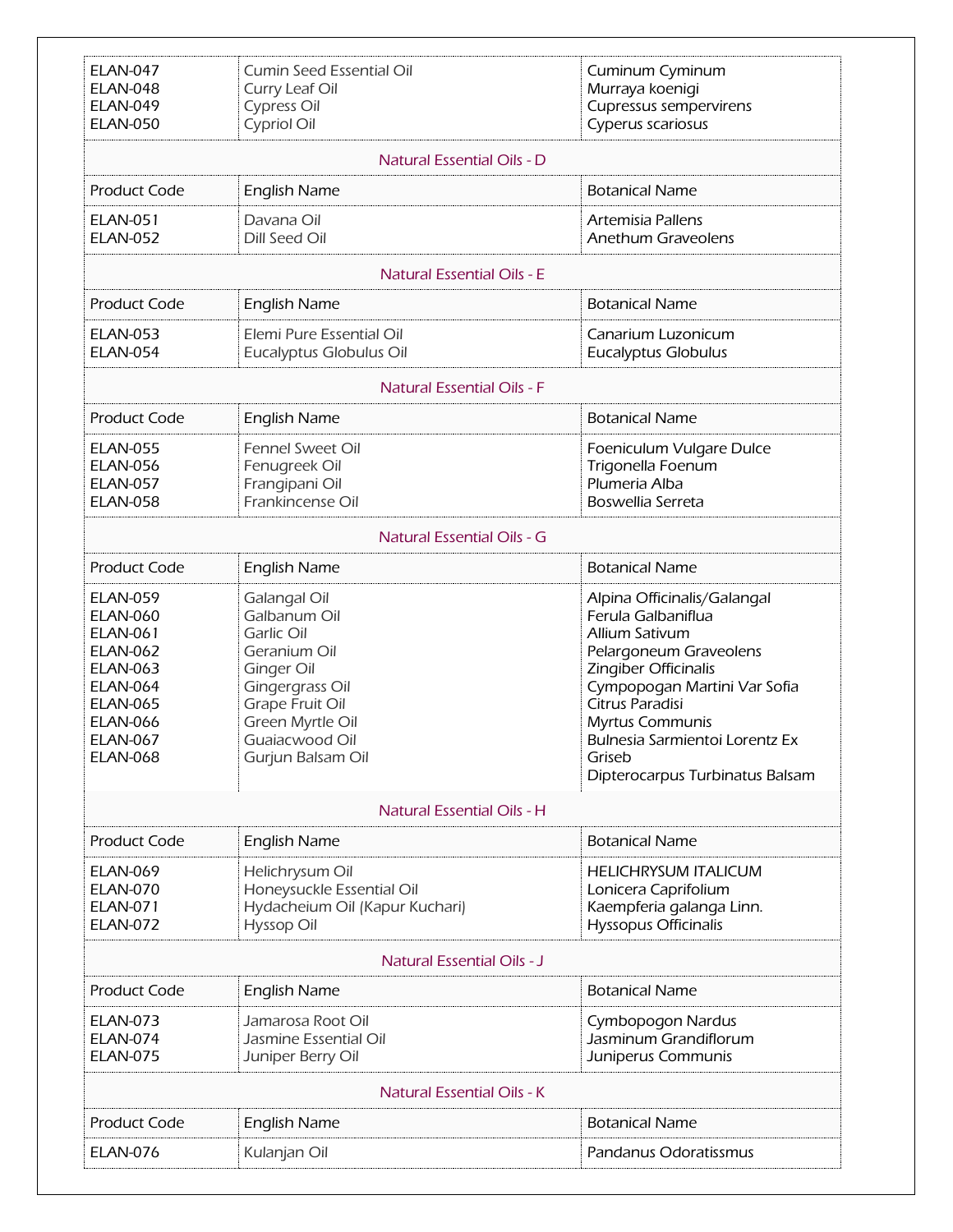|                                                                                                                                                                         |                                                                                                                                                                                             | Alpinia galanga (Linn) Wild.                                                                                                                                                                         |  |  |
|-------------------------------------------------------------------------------------------------------------------------------------------------------------------------|---------------------------------------------------------------------------------------------------------------------------------------------------------------------------------------------|------------------------------------------------------------------------------------------------------------------------------------------------------------------------------------------------------|--|--|
| Natural Essential Oils - L                                                                                                                                              |                                                                                                                                                                                             |                                                                                                                                                                                                      |  |  |
| <b>Product Code</b>                                                                                                                                                     | <b>English Name</b>                                                                                                                                                                         | <b>Botanical Name</b>                                                                                                                                                                                |  |  |
| <b>ELAN-078</b><br><b>ELAN-079</b><br><b>ELAN-080</b><br><b>ELAN-081</b><br><b>ELAN-082</b><br><b>ELAN-083</b><br><b>ELAN-084</b><br><b>ELAN-085</b><br><b>ELAN-086</b> | Labdanum Oil<br>Laurel Leaf Oil<br>Lavender Oil<br>Lavendin Oil<br>Lemon Oil<br>Lemon Grass Oil<br>Lime Oil<br>Litsea Cubeba Oil<br>Lotus Oil                                               | Cistus Ladanifer<br>Laurus nobilis<br>Lavandula Officinalis<br>Lavandin hybrida<br>Citrus limonum<br>Cymbopogon flexuosus<br>Citrus aurantifolia<br>Litsae cubeba<br>Nelumbo nucifera                |  |  |
|                                                                                                                                                                         | <b>Natural Essential Oils - M</b>                                                                                                                                                           |                                                                                                                                                                                                      |  |  |
| <b>Product Code</b>                                                                                                                                                     | <b>English Name</b>                                                                                                                                                                         | <b>Botanical Name</b>                                                                                                                                                                                |  |  |
| <b>ELAN-087</b><br><b>ELAN-088</b><br><b>ELAN-089</b><br><b>ELAN-090</b><br><b>ELAN-091</b><br><b>ELAN-092</b><br>ELAN-093<br><b>ELAN-094</b>                           | Mace Oil<br>Mandarin Oil<br>Marjoram Oil<br>Melissa Oil<br>Menthol Oil<br>Mint Oil<br>Mugwort Oil<br>Myrtle Oil                                                                             | Myristica fragrans<br>Citrus reticulata<br>Origanum marjorana<br>Melissa Officinalis<br>Mentha piperita<br>Mentha piperita<br>Artemisia vulgaris<br>Myrtus communis                                  |  |  |
|                                                                                                                                                                         | <b>Natural Essential Oils - N</b>                                                                                                                                                           |                                                                                                                                                                                                      |  |  |
| <b>Product Code</b>                                                                                                                                                     | <b>English Name</b>                                                                                                                                                                         | <b>Botanical Name</b>                                                                                                                                                                                |  |  |
| <b>ELAN-095</b><br><b>ELAN-096</b><br><b>ELAN-097</b><br><b>ELAN-098</b><br><b>ELAN-099</b>                                                                             | Nar Kachur Oil<br>Neroli Essential Oil<br>Niaouli Essential Oil<br>Nutmeg Essential Oil<br>Neem Oil                                                                                         | Curcuma Zedoaria<br>Citrus aurantium<br>Melaleuca viridiflora<br>Myristica fragrans<br>Azadirachta indica                                                                                            |  |  |
|                                                                                                                                                                         | Natural Essential Oils - O                                                                                                                                                                  |                                                                                                                                                                                                      |  |  |
| <b>Product Code</b>                                                                                                                                                     | <b>English Name</b>                                                                                                                                                                         | <b>Botanical Name</b>                                                                                                                                                                                |  |  |
| <b>ELAN-100</b><br>ELAN-101<br><b>ELAN-102</b><br>IA-SPO-001                                                                                                            | Oakmass Oil<br>Onion Oil<br>Orange Oil<br>Oregano Oil                                                                                                                                       | Evernia furfuracea<br>Allium Cepa h.<br>Citrus sinensis<br>Origanum vulgare                                                                                                                          |  |  |
| <b>Natural Essential Oils - P</b>                                                                                                                                       |                                                                                                                                                                                             |                                                                                                                                                                                                      |  |  |
| <b>Product Code</b>                                                                                                                                                     | <b>English Name</b>                                                                                                                                                                         | <b>Botanical Name</b>                                                                                                                                                                                |  |  |
| <b>ELAN-103</b><br><b>ELAN-104</b><br><b>ELAN-105</b><br><b>ELAN-106</b><br><b>ELAN-107</b><br><b>ELAN-108</b><br><b>ELAN-109</b><br><b>ELAN-110</b><br><b>ELAN-111</b> | Palmarosa Essential Oil<br>Parsley Seed Oil<br>Patchouli Oil<br>Peppermint Oil<br>Peru Balsam Oil<br>Pimento Berry Essential Oil<br>Pine Needle Oil<br>Petitgrain Oil<br>Pine Essential Oil | Cymbopogon martini<br>Petroselinum sativum<br>Pogostemon cablin<br>Mentha Piperata<br>Myroxylon pereira<br>pimento officinalis myrtaceae<br>Pinus sylvestris<br>Citrus aurantium<br>Pinus sylvestris |  |  |
| <b>Natural Essential Oils - R</b>                                                                                                                                       |                                                                                                                                                                                             |                                                                                                                                                                                                      |  |  |
| <b>Product Code</b>                                                                                                                                                     | <b>English Name</b>                                                                                                                                                                         | <b>Botanical Name</b>                                                                                                                                                                                |  |  |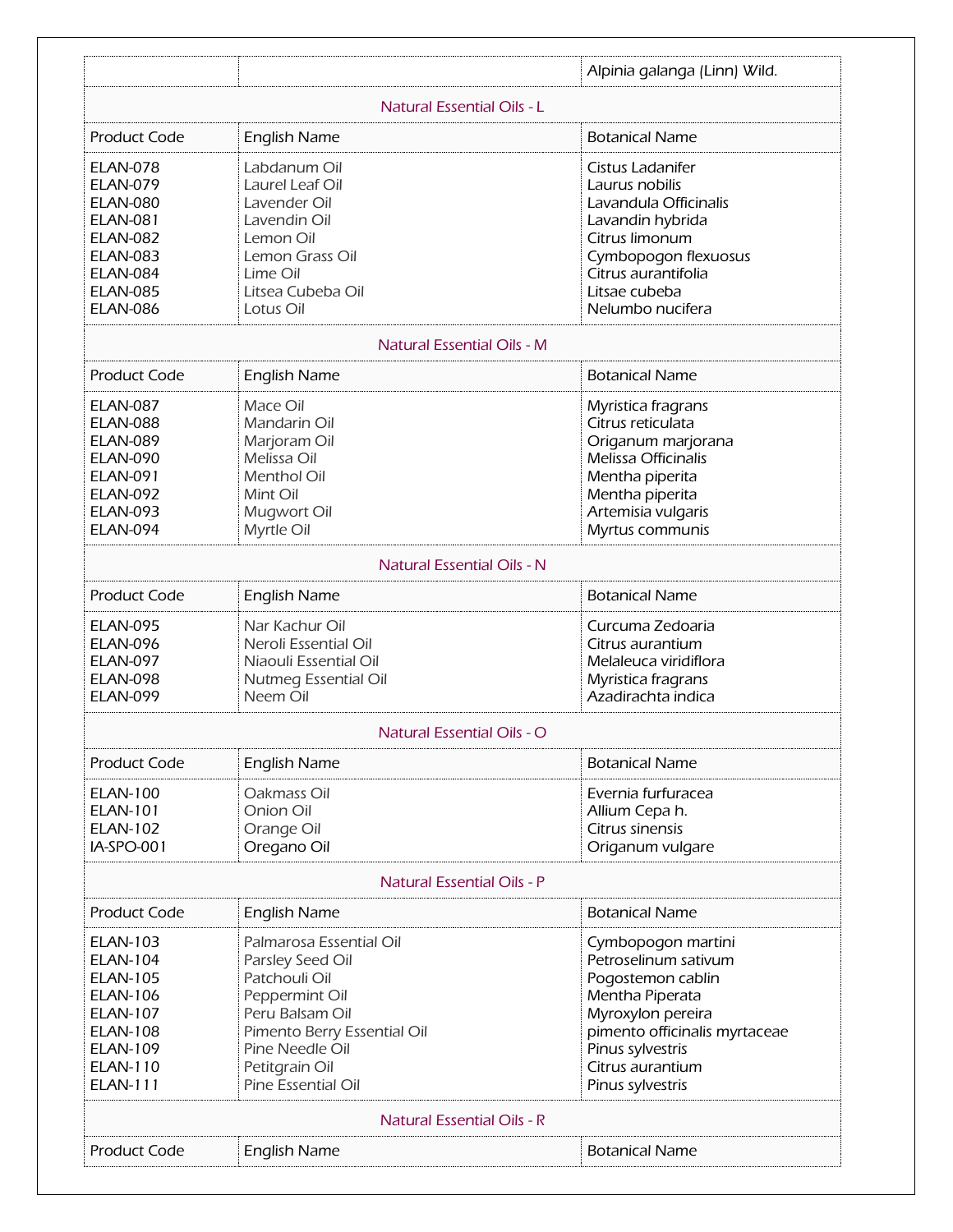| Rose Geranium Oil<br>Rose Otto Essential Oil<br>Rosemary Essential Oil<br>Rosewood Oil (Rose de Bois)<br>Rose De Mal Oil                                                       | Pelargonium rosium<br>Rosa damascena<br>Rosemarinus officianlis<br>Aniba rosaeodora<br>Rosa Centifolia                                                                                      |  |  |  |
|--------------------------------------------------------------------------------------------------------------------------------------------------------------------------------|---------------------------------------------------------------------------------------------------------------------------------------------------------------------------------------------|--|--|--|
| <b>Natural Essential Oils - S</b>                                                                                                                                              |                                                                                                                                                                                             |  |  |  |
| <b>English Name</b>                                                                                                                                                            | <b>Botanical Name</b>                                                                                                                                                                       |  |  |  |
| Sage Essential Oil<br>Sandalwood Oil<br>Spearmint Oil<br>Spikenard Oil<br><b>Star Anise Oil</b><br>Sugandh Kokila Oil<br>Sugandh Mantri<br>Sweet basil Oil<br>Sweet Orange Oil | Salvia officinalis<br>Santalum Album<br>Mentha spicata<br>Nardostachys jatamansi<br>Illicium verum<br>Cinnamomum cecidodaphne<br>Gandhi Roots<br>Ocimum basilicum<br><b>Citrus Sinensis</b> |  |  |  |
| <b>Natural Essential Oils - T</b>                                                                                                                                              |                                                                                                                                                                                             |  |  |  |
| <b>English Name</b>                                                                                                                                                            | <b>Botanical Name</b>                                                                                                                                                                       |  |  |  |
| Thuja Essential oil<br><b>Tagetes Oil</b><br>Tangerine Oil<br>Tea Tree Oil<br>Thyme Oil<br>Turmeric Oil                                                                        | Thuja Occidentalis<br>Tagetes Grandulifera<br>Citrus reticulata<br>Melaleuca Alternifolia, M.<br>Linariifolia, M.uncintata<br><b>Thymus Vulgaris</b><br>Curcuma Longa                       |  |  |  |
| <b>Natural Essential Oils - V</b>                                                                                                                                              |                                                                                                                                                                                             |  |  |  |
| <b>English Name</b>                                                                                                                                                            | <b>Botanical Name</b>                                                                                                                                                                       |  |  |  |
| Valerian Root Oil<br>Vanilla Eseential Oil<br>Vetiver Oil [South India]<br>Vetiver Root Oil                                                                                    | Valeriana Officinalis<br>Vanilla planifolia<br>Chrysopogon zizanioides<br>Vetiveria Zizanoides                                                                                              |  |  |  |
| <b>Natural Essential Oils - W</b>                                                                                                                                              |                                                                                                                                                                                             |  |  |  |
| <b>English Name</b>                                                                                                                                                            | <b>Botanical Name</b>                                                                                                                                                                       |  |  |  |
| Wintergreen Oil                                                                                                                                                                | Gaultheria procumben                                                                                                                                                                        |  |  |  |
| <b>Natural Essential Oils - Y</b>                                                                                                                                              |                                                                                                                                                                                             |  |  |  |
| <b>English Name</b>                                                                                                                                                            | <b>Botanical Name</b>                                                                                                                                                                       |  |  |  |
| <b>Ylang Ylang Essential Oil</b>                                                                                                                                               | Cananga odorata                                                                                                                                                                             |  |  |  |
| Natural Essential Oils - Z                                                                                                                                                     |                                                                                                                                                                                             |  |  |  |
| <b>English Name</b>                                                                                                                                                            | <b>Botanical Name</b>                                                                                                                                                                       |  |  |  |
| Zedoaria Essential Oil                                                                                                                                                         | Curcuma zedoaria                                                                                                                                                                            |  |  |  |
|                                                                                                                                                                                |                                                                                                                                                                                             |  |  |  |

PLEASE INFORM US OF YOUR SPECIFIC REQUIREMENT IF THE OIL IS NOT LISTED HERE.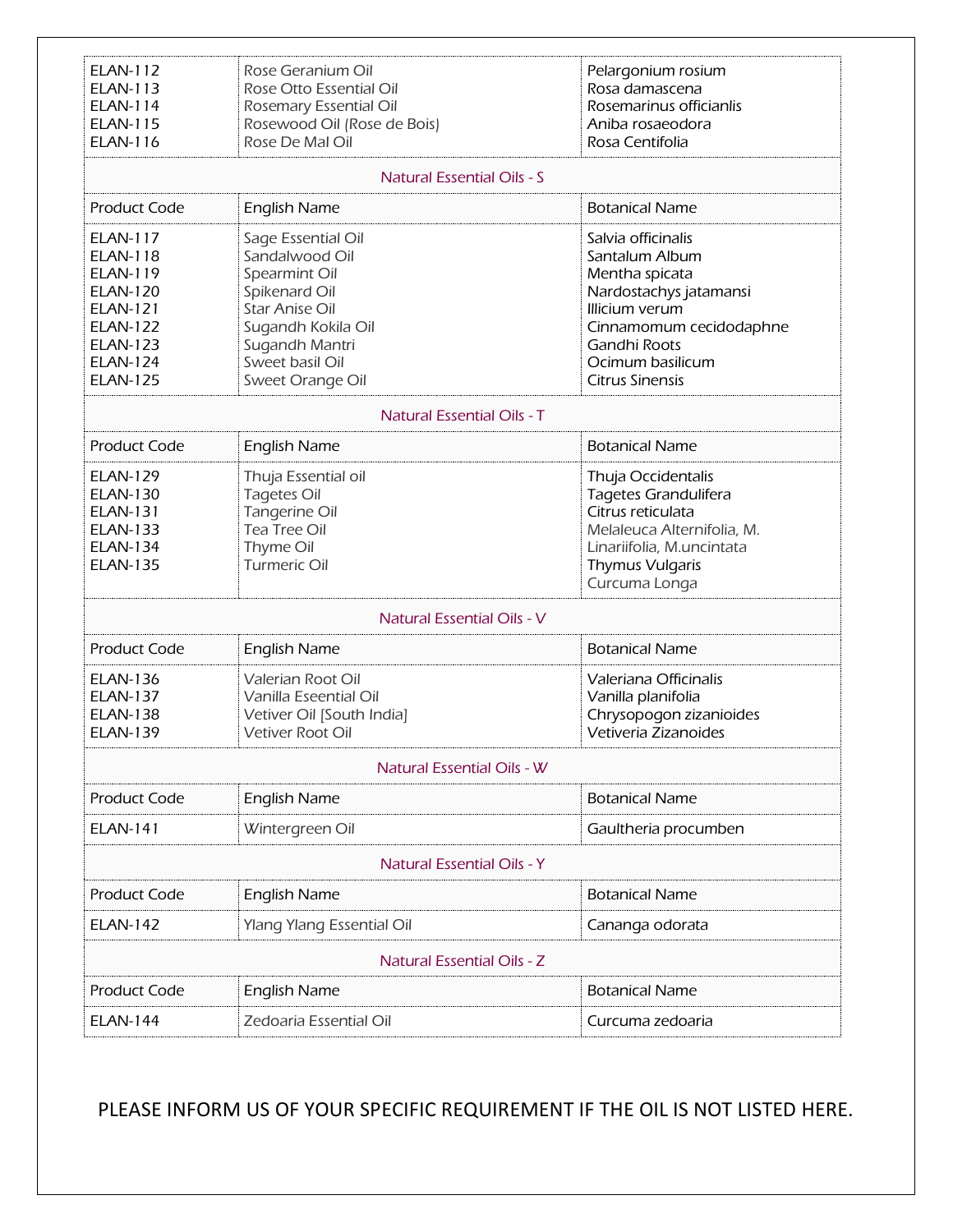



## CERTIFCIATIONS